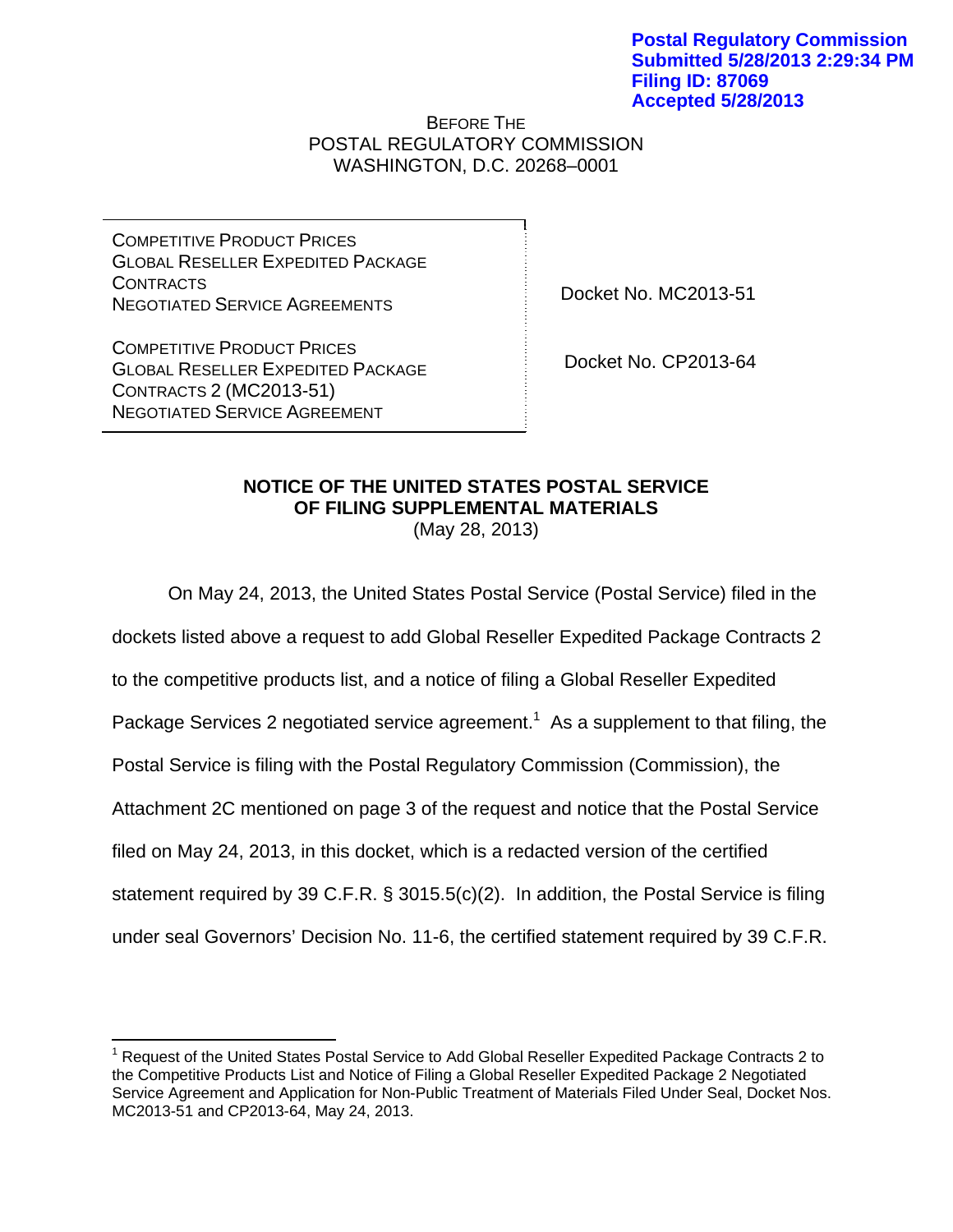§ 3015.5(c)(2), and supporting documents establishing compliance with 39 U.S.C. § 3633 and 39 C.F.R. § 3015.5.

 The Postal Service incorporates by reference the application for non-public treatment that was filed in conjunction with the request and notice that the Postal Service filed on May 24, 2013, in this docket.<sup>2</sup> The application protects from disclosure the information that has been redacted from the additional materials that the Postal Service is filing publicly today with this notice.

Respectfully submitted,

 UNITED STATES POSTAL SERVICE By its attorneys:

 Anthony F. Alverno Chief Counsel Global Business and Service Development Corporate and Postal Business Law Section

 Christopher C. Meyerson **Attorney** 

475 L'Enfant Plaza, S.W. Washington, D.C. 20260-1137 (202) 268-7820, Fax -5628 christopher.c.meyerson@usps.gov May 28, 2013

<u>.</u>

 $^2$  Request of the United States Postal Service to Add Global Reseller Expedited Package Contracts 2 to the Competitive Products List and Notice of Filing a Global Reseller Expedited Package 2 Negotiated Service Agreement and Application for Non-Public Treatment of Materials Filed Under Seal, Docket Nos. MC2013-51 and CP2013-64, May 24, 2013, Attachment 1.